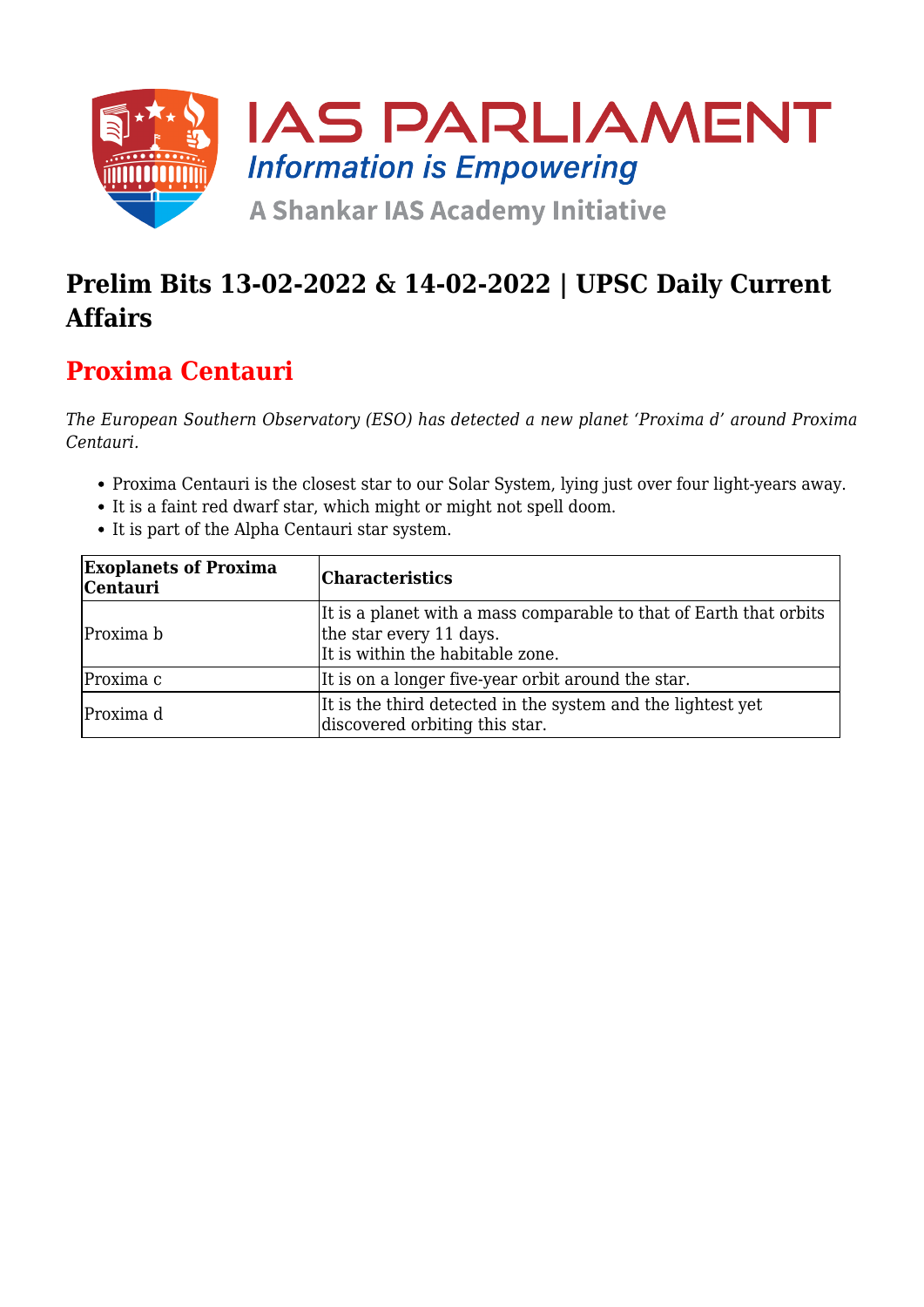

- 1. <https://www.sciencedaily.com/releases/2022/02/220210085019.htm>
- 2. <https://www.eso.org/public/news/eso2202/>
- 3. <https://earthsky.org/astronomy-essentials/proxima-centauri-our-suns-nearest-neighbor/>

### **White Cheeked Macaque**

*Scientists from the Zoological Survey of India (ZSI) have found a new mammal species in the country - the White Cheeked Macaque.*

- The White Cheeked Macaque has distinct white cheeks, long and thick hair on the neck and a longer tail than other Macaque species.
- It is the last mammal to have been discovered in Southeast Asia.
- While the Macaque was first discovered in China in 2015, its existence was not known in India before this.
- Its presence has been discovered in the remote Anjaw district in central Arunachal Pradesh.
- Both the Arunachal macaque as well as the White Cheeked Macaque exist in the same biodiversity hotspot in the eastern Himalayas.
- **Protection Status** This species is not included in the Wildlife Protection Act of India, which presently doesn't cover it simply because we didn't know it existed in India.
- **Threat** The potential threat to all species of macaques in the landscape is due to hunting by locals for consumption and habitat degradation due to urbanization and infrastructure development.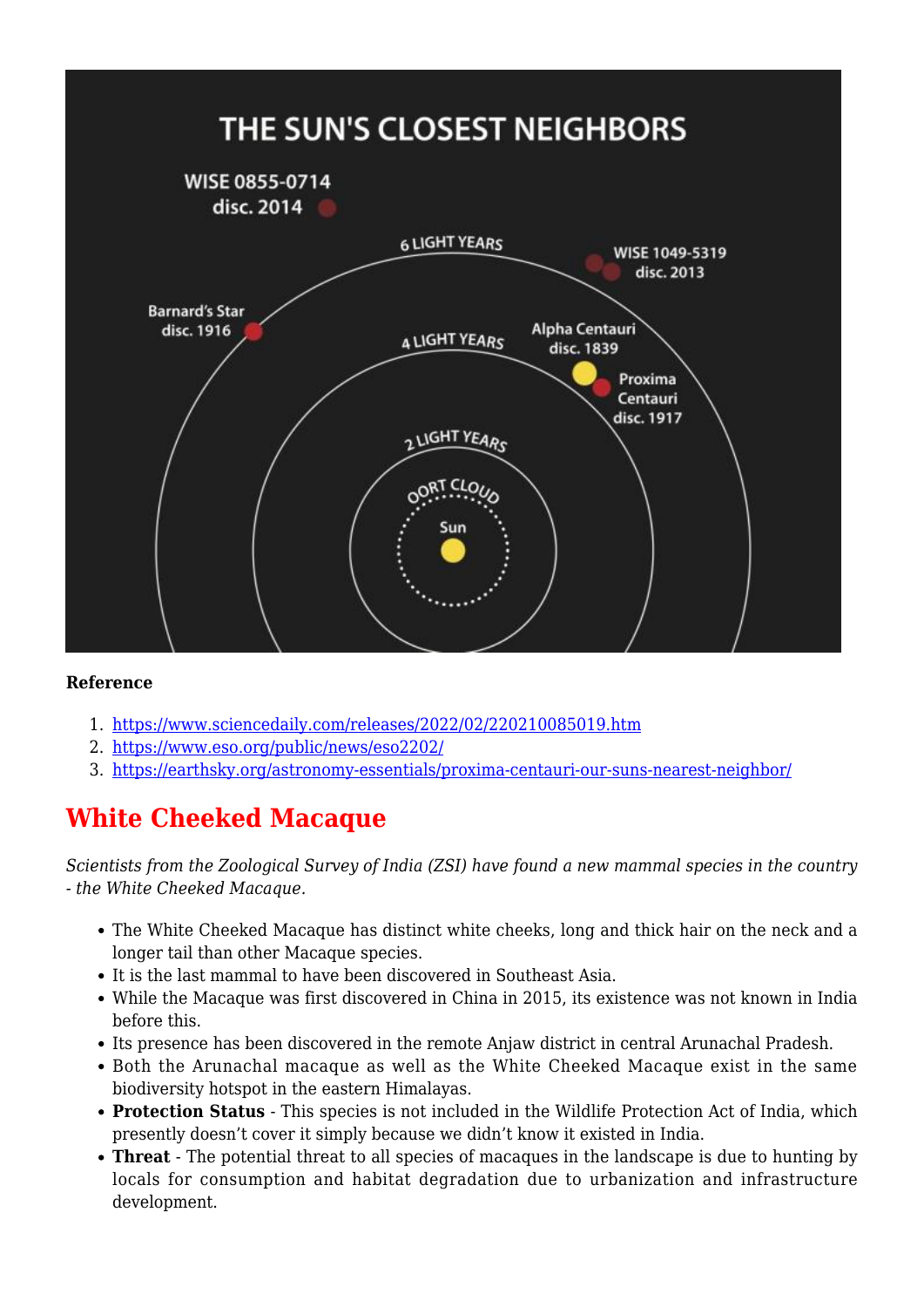- 1. [https://indianexpress.com/article/india/meet-indias-newest-mammal-white-cheeked-macaque-7](https://indianexpress.com/article/india/meet-indias-newest-mammal-white-cheeked-macaque-7763461/) [763461/](https://indianexpress.com/article/india/meet-indias-newest-mammal-white-cheeked-macaque-7763461/)
- 2. [https://www.thehindu.com/news/national/other-states/scientists-find-white-cheeked-macaque-i](https://www.thehindu.com/news/national/other-states/scientists-find-white-cheeked-macaque-in-arunachal-pradesh/article38399803.ece) [n-arunachal-pradesh/article38399803.ece](https://www.thehindu.com/news/national/other-states/scientists-find-white-cheeked-macaque-in-arunachal-pradesh/article38399803.ece)

# **Dholes**

*A new study has reported the presence of dholes in the high mountains of Central Asia nearly 30 years after their presence was last recorded.*

- Dholes or Asiatic wild dogs (*Cuon alpinus*) are canid native to Central, South, East Asia, and Southeast Asia.
- India perhaps supports the largest number of dholes, with key populations found in 3 landscapes - Western Ghats, Central India and Northeast India.
- Dholes are the apex social carnivores in the tropical forests of South and South East Asia.
- It is a highly social animal, living in large clans without rigid dominance hierarchies and containing multiple breeding females.
- They hunt in packs and tend to venture into forested landscapes adjoining protected areas.
- **Threats**  Anthropogenic factors, which fragment and alter landscapes seriously affects dholes.
- Other threats are habitat loss, loss of prey, competition with other species, persecution due to livestock predation and disease transfer from domestic dogs.

| <b>Protection Status</b>               |             |  |
|----------------------------------------|-------------|--|
| <b>IUCN List of Threatened Species</b> | Endangered  |  |
| <b>CITES</b>                           | Appendix II |  |
| Wildlife Protection Act, 1972          | Schedule II |  |

Besides the tiger, the dhole is the only large carnivore in India that is under the IUCN's 'endangered' category.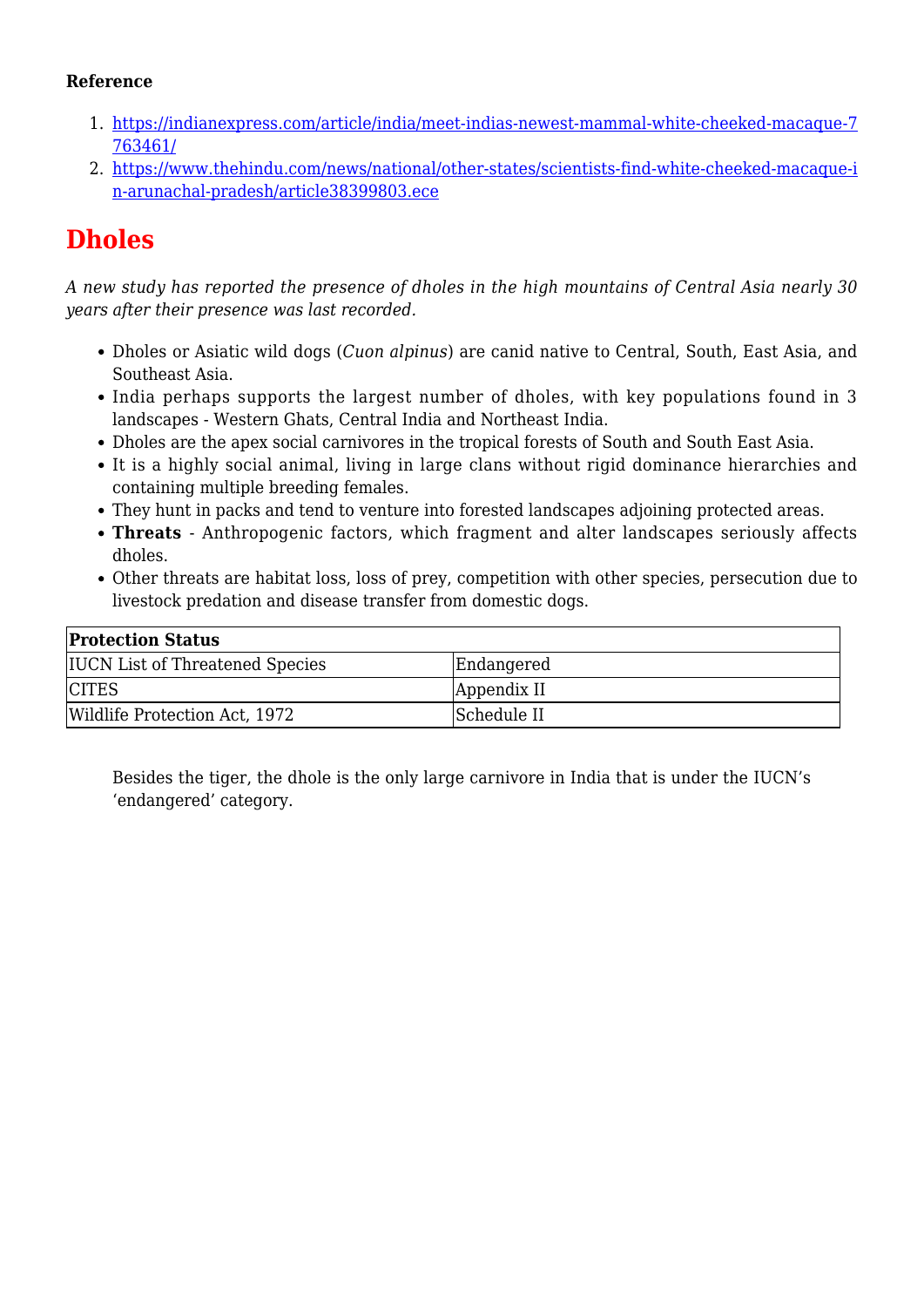

- 1. [https://www.downtoearth.org.in/news/wildlife-biodiversity/researchers-spot-dholes-in-kyrgyzst](https://www.downtoearth.org.in/news/wildlife-biodiversity/researchers-spot-dholes-in-kyrgyzstan-after-3-decades-81411) [an-after-3-decades-81411](https://www.downtoearth.org.in/news/wildlife-biodiversity/researchers-spot-dholes-in-kyrgyzstan-after-3-decades-81411)
- 2. <https://www.thehindu.com/news/national/article61700366.ece>

### **Fairbank's Disease**

- Fairbank's disease or Multiple epiphyseal dysplasia (MED) a rare genetic disorder which affects the growing ends of bones.
- It is a group of disorders of cartilage and bone development, primarily affecting the ends of the long bones in the arms & legs (epiphyses).
- Bones usually elongate by a process that involves the depositing of cartilage at the ends of the bones, called ossification.
- This cartilage then mineralizes and hardens to become bone. In MED, this process is defective.
- **Two types of MED** They are distinguished by their patterns of inheritance as
	- Autosomal dominant and
	- Autosomal recessive.
- **Causes** Dominant MED is caused by mutations in the COMP, COL9A1, COL9A2, COL9A3, or MATN3 genes (or can be of unknown cause).
- Recessive MED is caused by mutations in the SLC26A2 gene.
- **Symptoms** Joint pain in the hips and knees; early-onset arthritis; a waddling walk; and mild short stature as adults.
- Recessive MED may also cause malformations of the hands, feet, and knees; scoliosis; or other abnormalities.
- Most people are diagnosed during childhood, but mild cases may not be diagnosed until adulthood.
- MED patient usually requires management of pain and orthopedic procedures, for which facilities are available at tertiary care institutions in India.